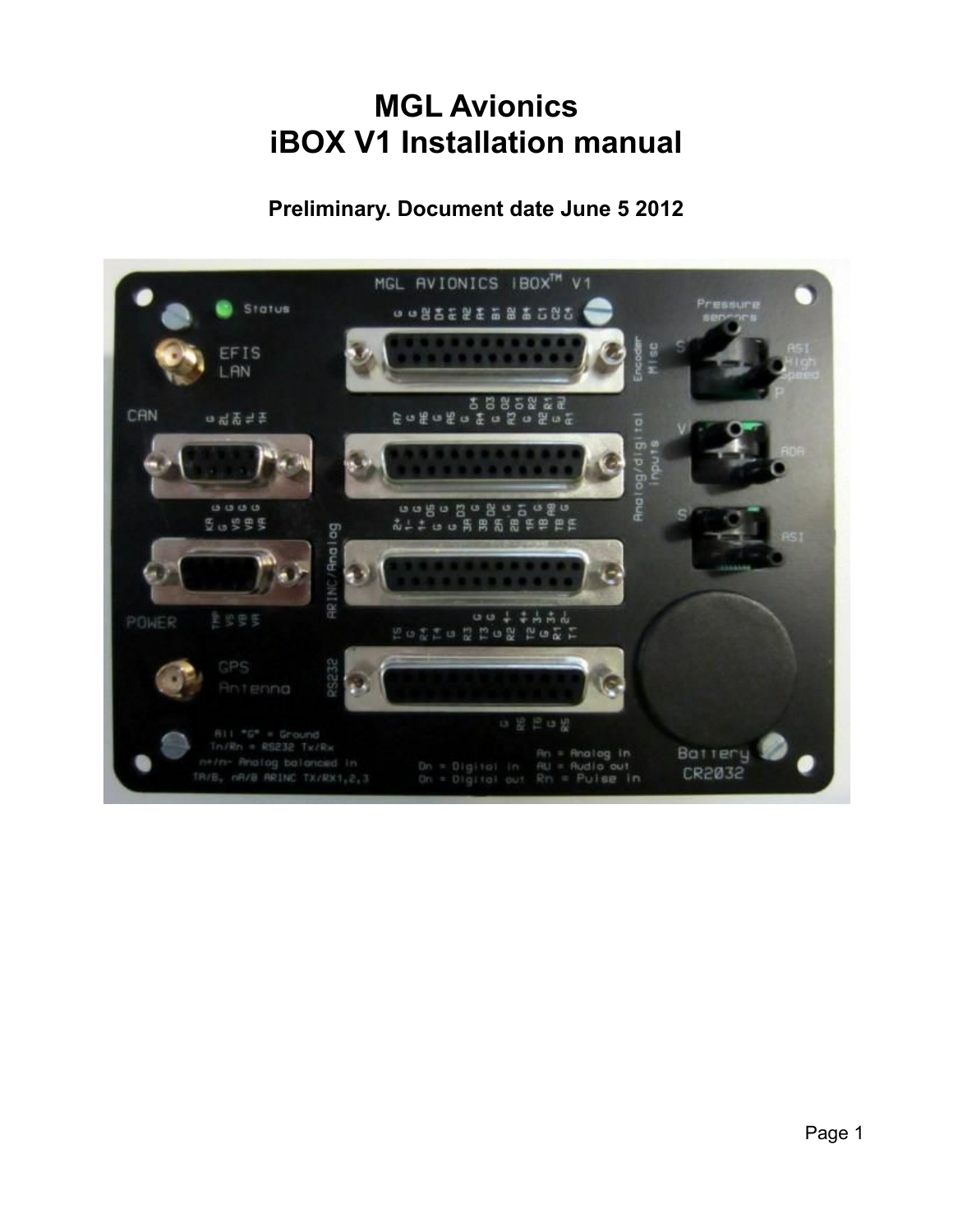# **Table of Contents**

| <b>IBOX LAN</b> |  |
|-----------------|--|
|                 |  |
|                 |  |
|                 |  |
|                 |  |
|                 |  |
|                 |  |
|                 |  |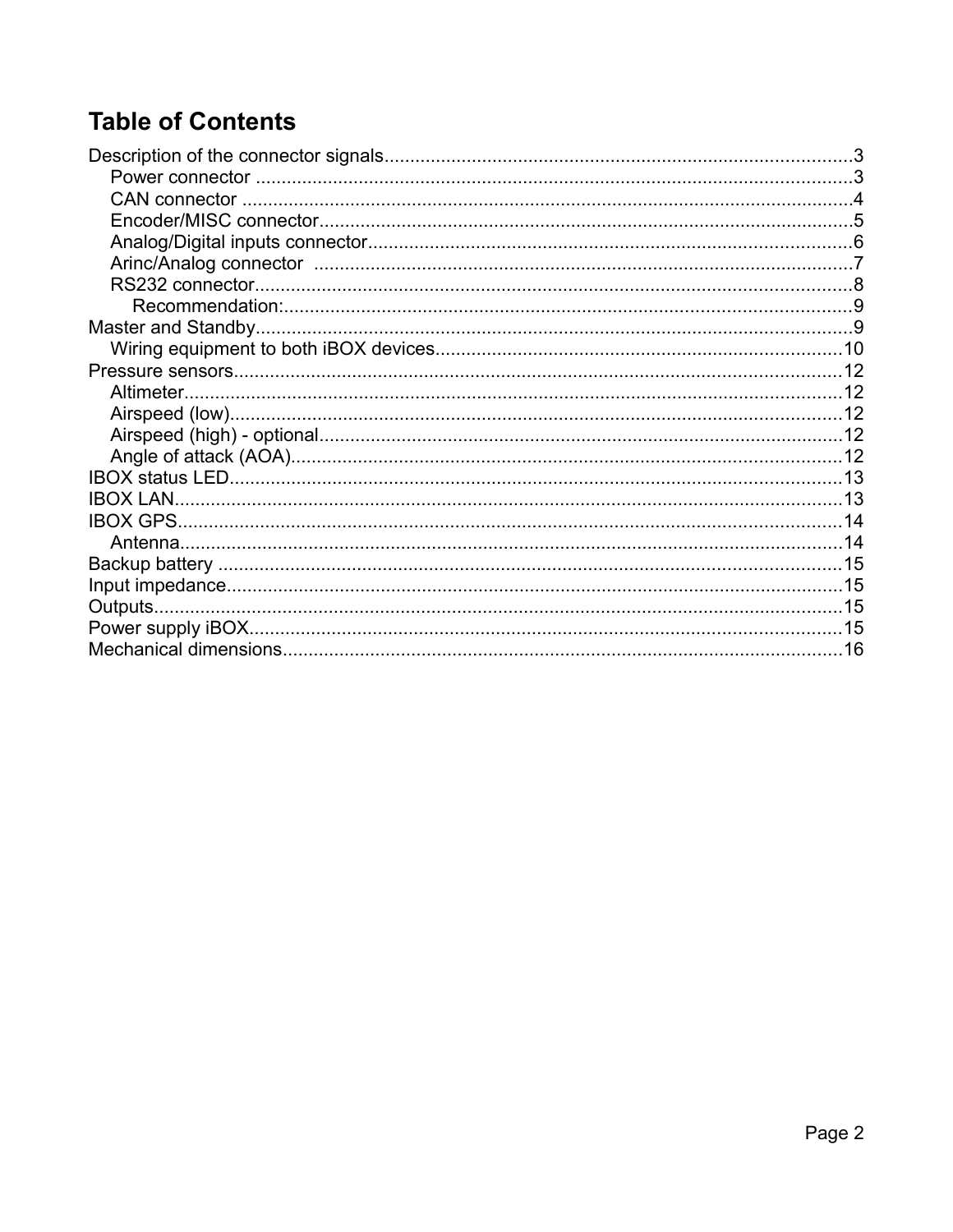# **Description of the connector signals**

Harness wire colors given here refer to the standard MGL Avionics iBOX harness kit. Should your wire harness be obtained from a third party, wire colors may differ.

The MGL iBOX harness kit is an optional item. The iBOX ships as standard with 4 x DB-25 male and 2 x DB-9 male solder bucket connectors with connector shells.

Each wire is 1 meter (3 feet) in length and should be cut to size or extended as needed.

### *Power connector*

This is a DB-9 female connector. It contains connections related to the supply of power to the iBOX.



- VA Power supply input 1
- VB Power supply input 2
- VS Power supply output
- KA Keep alive. Power input to maintain backup power
- TMP Ambient temperature sensor input
- G Power supply ground

#### **MGL standard harness colors:**

- 1 VA Red
- 2 VB White/Red
- 3 VS Grey/Red
- 4 G Black
- 5 KA Pink
- 9 TMP Green

The iBOX contains two independent power supply inputs – VA and VB. At least one of these inputs must be supplied with Power (8V-28V, 300mA) sourced from the avionics bus. The two inputs are decoupled using two 3A shottky diodes and the resultant power is made available at connection VS for use by other low current users. In particular this output is intended to supply compass, AHRS and engine monitoring systems like MGL's SP-6, SP-7 and RDAC XF.

The second supply input (VB) is intended for usage with an independent power backup system. Should your aircraft not be fitted with such a system or if the backup power switchover is done separately, please use input VA only and leave VB unconnected. The EFIS contains voltage measurement displays for each input.

The ground terminal should be connected to your avionics ground bus.

The Keep alive power input should have a permanent, uninterrupted connection to the aircraft's positive battery terminal (typically 12V or 24V). This supply requires only a few micro ampere of current and is of no consequence to the aircraft battery charge life. This current is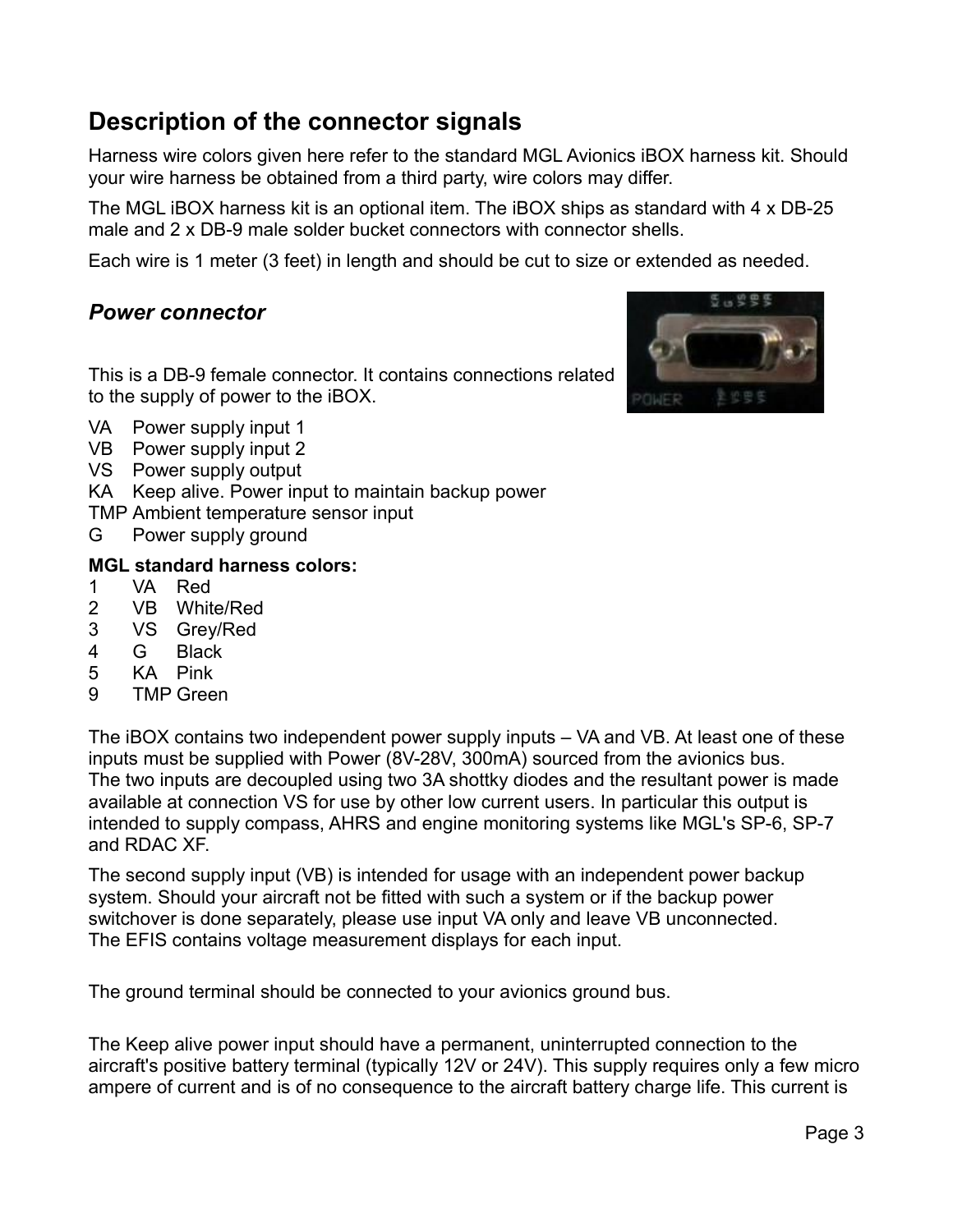used to maintain the time and date of the internal real time clock as well as certain nonvolatile data such as engine hobbs or virtual tank fuel levels. The iBOX contains an internal, user replaceable battery to maintain these functions, however if the "keep alive" wire is connected the internal battery will not be used resulting in a very long life time of this battery (estimated 10 years or more).

In addition, backup power from the keep alive wire is also routed to all EFIS panels via the LAN connector which means that EFIS systems do not have to use their own backup batteries either.

The ambient temperature sender input is used for a MGL Avionics OAT sensor. You may also use any LM335 based sensor from another source. The sensor is connected between the temperature sensor input and the ground connection of the iBOX. Do not use any other ground connection as this will introduce measurement errors.

Note: The LM335 sensor is a polarized device. Reverse polarity may damage the sensor.

### *CAN connector*

This is a DB-9 female connector. It contains the signal lines for two independent CAN bus interfaces. The CAN bus is used to connect MGL servos, RDAC XF devices, SP6 compass, SP7 compass etc.

You may connect any MGL compatible CAN device to either of the two CAN bus interfaces.



Note: Never connect the two CAN bus interfaces together – they must remain independent.

You may partition your devices onto the two interfaces anyway you like. For example you may connect autopilot servos and RDAC XF to one interface and SP-6 and SP-7 to the other interface. If you have multiple SP-7 devices you may also connect these to different CAN bus interfaces.

- 1L CAN bus 1, low
- 1H CAN bus 1, high
- 2L CAN bus 2, low
- 2H CAN bus 2, high
- G Ground (use only for shielded cable)

#### **MGL standard harness colors:**

- 1 1H White/Red
- 2 1L White/Black
- 3 2H Grey/Red
- 4 2L Grey/Black
- 6 G Black
- 7 G Black

Please follow the wiring guidelines for CAN interfaces given in this manual. Every CAN bus requires at least one termination resistor if short wire runs are used or two terminating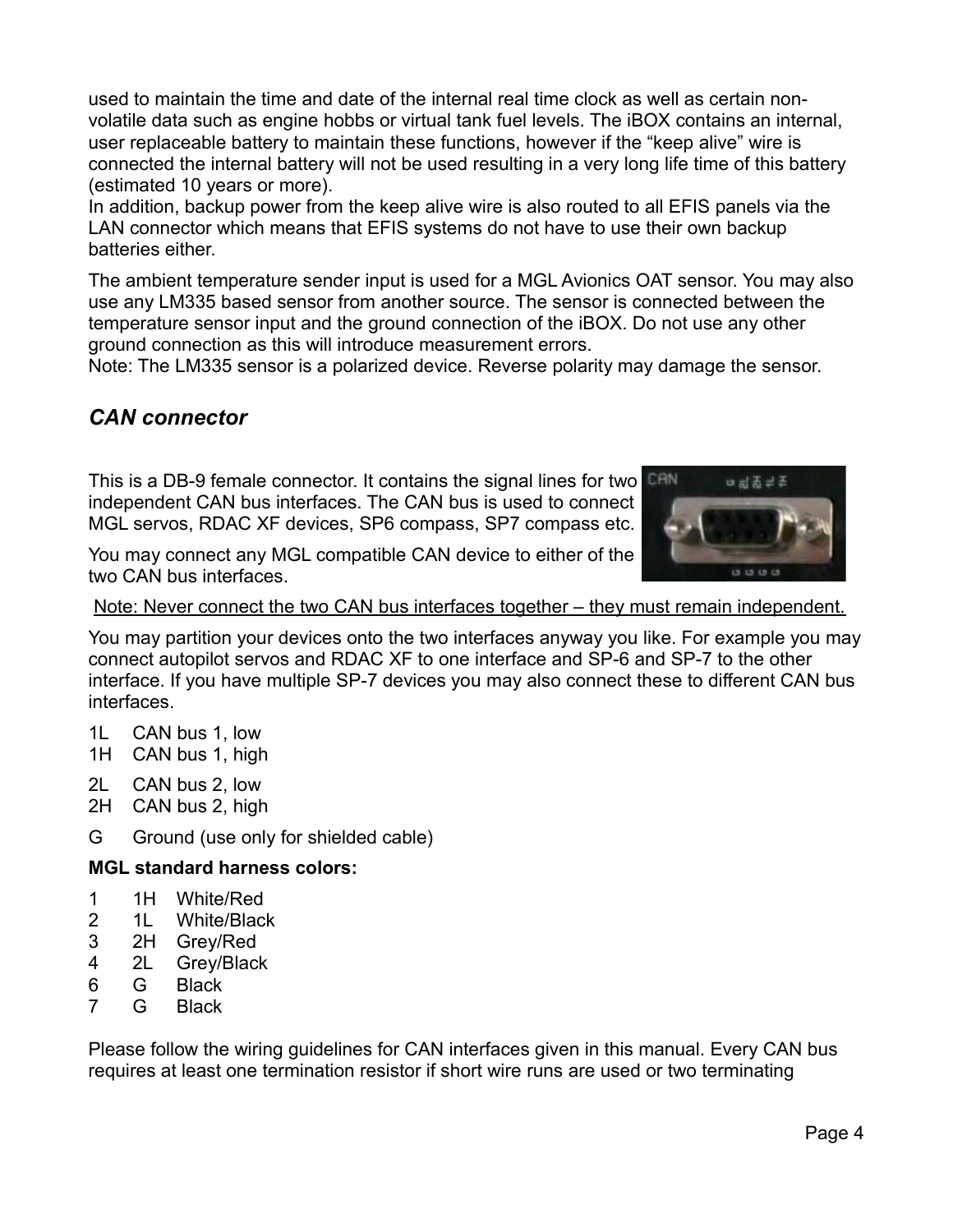resistors at each end of the bus if longer wire runs are used.

If a single resistor is used, connect this close to the CAN connector across the two signal wires. Typical values that can be used range from 60 ohms to 120 ohms.

If you require two resistors due to longer cable runs, one resistor should be placed on each end of the cable run. The value of each resistor must be at least 120 ohms and can go to 240 ohms. Devices should be connected to the cable run using short stubs (not longer than 60 cm or about 2 ft).

Single resistor termination may be used if the total length of the cable is not more than 3 meters (10 ft). For longer runs, please use two resistors. The maximum cable run distance may not exceed 20 meters (60 ft).

Two core twisted pair wire must be used for the CAN bus. Single, untwisted wire may only be used for short runs. Shielded, twisted pair cable may be used for EMI sensitive applications. The shield may be connected to any ground terminal on the CAN connector. Please do not connect the shield to any other ground point in your aircraft as this may potentially cause serious damage to the system should you have a ground fault. Ground faults can inject large electrical currents into sensitive EFIS equipment.

### *Encoder/MISC connector*

This is a DB-25 female connector. It contains the signals of the internal alticoder for use with a transponder. Note: Some newer type of transponders may no longer use these signals.



Further we find the audio output, two pulse counter inputs typically used for rotor speed measurements on rotor craft as well as 4 switched digital outputs.

C4,C2,C2, B4,B2,B1,A4,A2,A1,D4,D2 Connect these lines to the equivalent, identically labeled encoder inputs of your transponder. Should your transponder have a strobe input, in most cases this needs to be tied to ground (check the transponder installation manual for this). Any lines your transponder does not support can be left unconnected as these are used for high altitude only. The alticoder outputs are always active if the iBOX is supplied with power and are not dependent on a connected EFIS panel.

Note: EFIS panels diagnostics will temporarily switch the Alticoder outputs one by one for debugging purposes as long as you are viewing the active iBOX status display. For this reason please do not leave your transponder in mode-c as incorrect altitudes will be transmitted during diagnostics.

O1,O2,O3,O4 These four outputs are open collector darlington transistors capable of sinking 500mA of current each. The function of these outputs is determined by the EFIS panel. For MGL EFIS panels you can create a "script file" that will switch these outputs depending on defined conditions. A typical use is to activate an output if the EFIS detects "ground mode" for use with a modern mode-s transponder. Note: The MGL/Garrecht mode-s transponder does not require this as the relevant information is transmitted by the CAN bus to the transponder.

R1,R2 Two digital rotor RPM inputs are available here for use with rotor craft. Normally,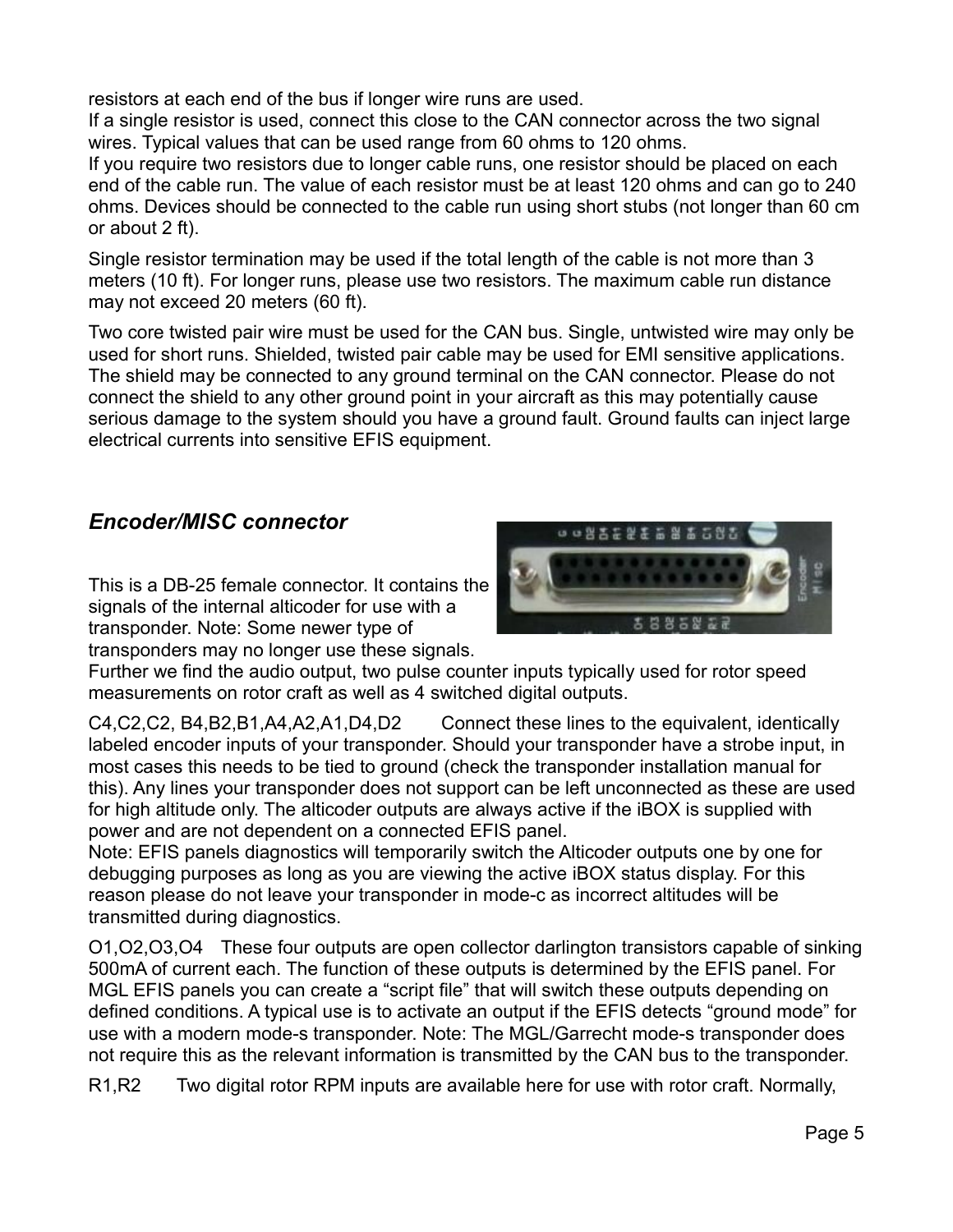only R1 is used for a single rotor helicopter or gyro copter. The input requires a switched signal that ranges from ground (0V) to at least 6V. Voltages up to 28V are acceptable. Note: Some sensors require a pull-up resistor to the power rail in order to create a positive output voltage. These sensors are basically a switch to ground that opens and closes.

AU The iBOX audio output. This output can drive a 8 ohm speaker to about 0.5W. It is intended to be connected to the aircraft's intercom system and allows the EFIS to create verbal voice messages or audible signals to the pilot.

G Signal ground

### **MGL standard harness colors:**

- 1 C4 Brown
- 2 C2 Red
- 3 C1 Orange
- 4 B4 Yellow
- 5 B2 Green
- 6 B1 Blue
- 7 A4 Violet
- 8 A2 Grey
- 9 A1 Pink
- 10 D4 White/Black
- 11 D2 White/Red
- 12 G Black
- 13 G Black
- 14 AU White/Green
- 15 R1 Grey/Black
- 16 R2 Grey/Red
- 17 O1 Grey/Yellow
- 18 O2 Grey/Blue
- 19 O3 Red/Yellow
- 20 O4 Red/White

## *Analog/Digital inputs connector*

This is a DB-25 female connector. This connector contains inputs and the alarm output.

A1,A2,A3,A4,A5,A6,A7,A8 Analog and digital inputs. These eight inputs can be used as analog



inputs with a measurement range from 0V to about 16V and a resolution of 4 millivolt (4096 quantization levels). They can be used as digital inputs based on a fixed threshold. Usage of these inputs is determined by the EFIS setup. Typical uses are flap and trim position measurement, gear status indication, etc.

- D1, D2 Currently unused system control inputs.
- D3 Used to identify a standby iBOX if tied to ground, left open for the master iBOX.
- O5 Output 5. Used as "Alarm" output. This output is a open collector darlington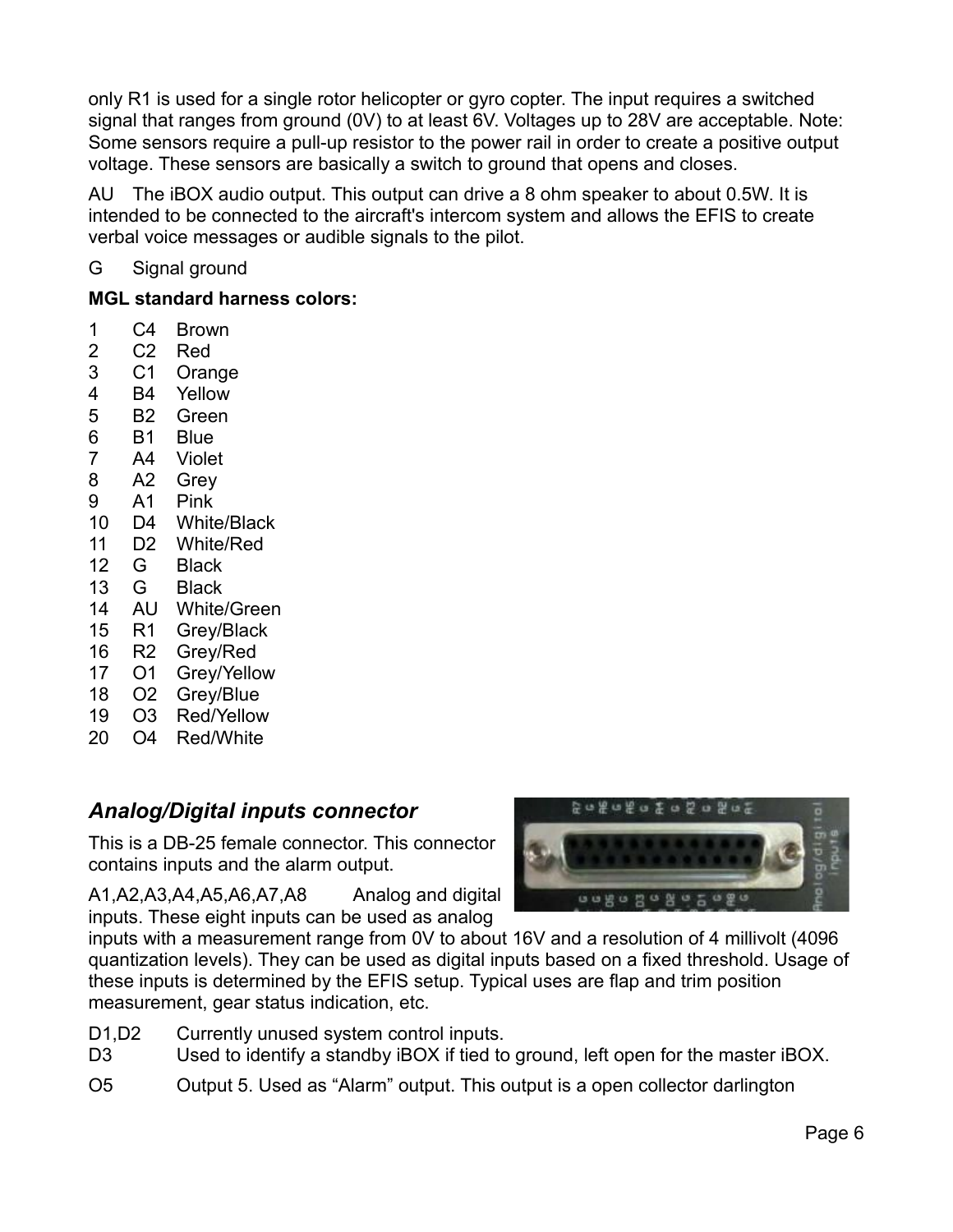transistor output that is switched to ground whenever an alarm is active and not acknowledged by the pilot. This line is typically used to switch a red alarm lamp that is in visual range of the pilot during normal flight. This output can sink up to 500mA. Should a normal incandescent light bulb be used, please use a maximum rating of 1W for a 12V bulb or up to 2W for a 24V bulb. Higher wattage may damage the output as the bulbs draw a high current just as they are switched on (and the filament is still cold). MGL recommends the use of LED lamps.

G Signal ground

### **MGL standard harness colors:**

- 1 A1 Brown
- 2 G Black
- 3 A2 Red
- 5 A3 Orange
- 7 A4 Yellow
- 9 A5 Green
- 11 A6 Blue
- 13 A7 Violet
- 15 A8 Grey
- 16 G Black
- 17 D1 Grey/Black
- 19 D2 Grey/Red
- 21 D3 Grey/Yellow
- 23 O5 Grey/Blue (Alarm output)
- 25 G Black

### *Arinc/Analog connector*

This is a DB-25 female connector. This connector contains the ARINC communications interface as well as balanced analog inputs used with older navigation equipment.



- TA, TB The ARINC transmitter output.
- 1A,1B ARINC receiver 1
- 2A,2B ARINC receiver 2
- 3A,3B ARINC receiver 3
- 1+,1- Balanced analog input 1. Used as HSI input.
- 2+,2- Balanced analog input 2. Used as GSI input.
- 3+,3- Balanced analog input 3. Used to validate the HSI input.
- 4+,4- Balanced analog input 4. Used to validate the GSI input.
- G Signal ground

### **MGL standard harness colors:**

- 1 TA Brown
- 2 TB Red
- 3 1B Orange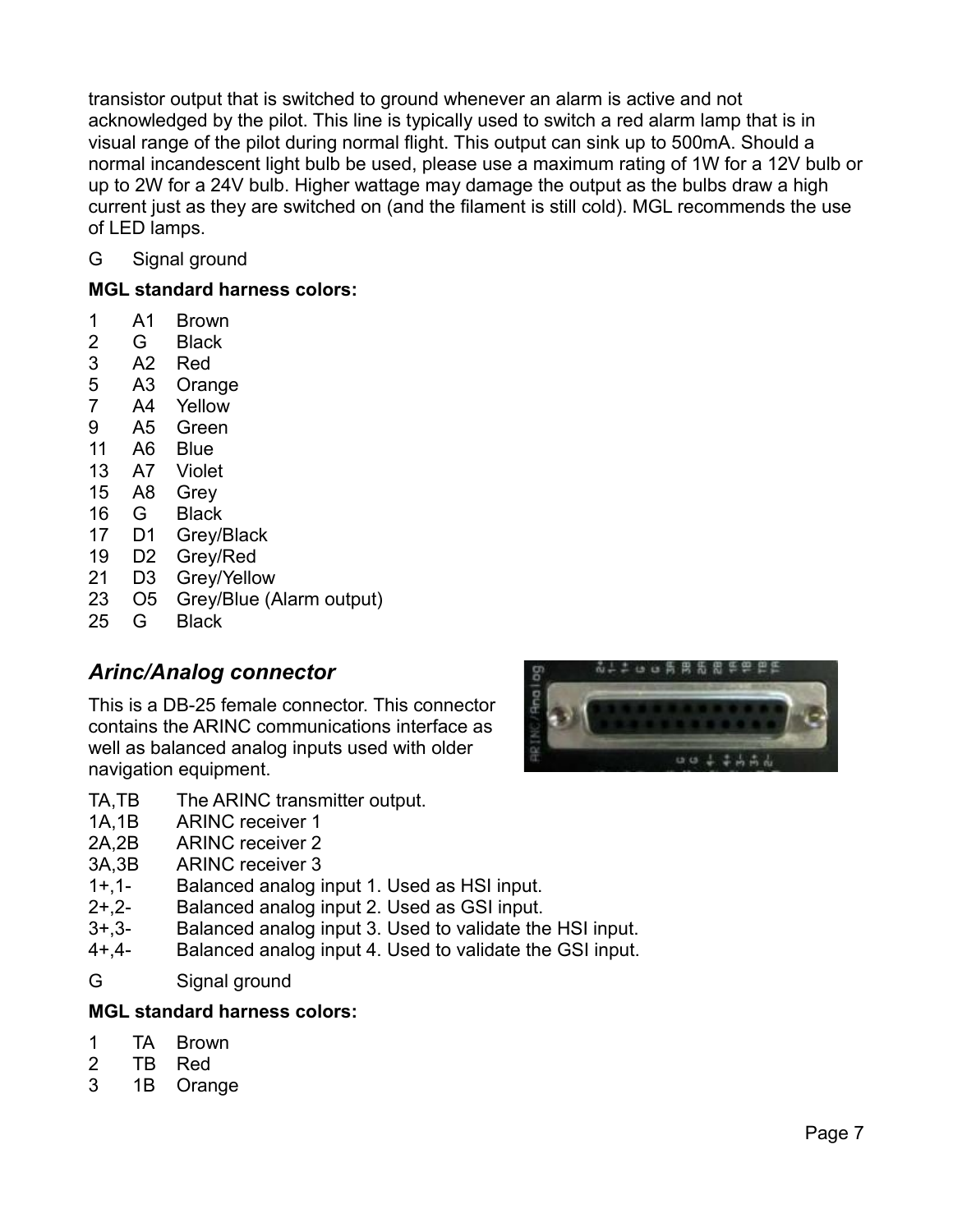- 4 1A Yellow 5 2B Green 6 2A Blue 7 3B Violet 8 3A Grey 9 G Black 10 G Black 11 1+ White/Red 12 1- Red/Yellow 13 2+ Red/White 14 2- White/Green 15 3+ Grey/Black 16 3- Grey/Red 17 4+ Grey/Yellow 18 4- Grey/Blue 19 G Black
- 20 G Black

The ARINC transmitter is typically used at "normal" ARINC speed. All ARINC receivers are autobauding and can accept normal as well as high speed ARINC signals without further setup required.

ARINC receiver 2 is used for TIS or TCAS traffic.

Receivers 1 and 3 are free for use and are used as composite device (both receivers used) for a Garmin 430W or compatible system. See seperate Garmin installation document on MGL Avionics website for installation and configuration information.

Balanced analog inputs accept standard +/-150mV signals as created by older navigation systems.

### *RS232 connector*

This is a DB-25 female connector. This connector contains 6 RS232 compatible serial ports for use with various types of equipment such as COM radios.



T1,T2,T3,T4,T5,T6 RS232 level compatible transmitters. These are connected to the receivers (RX) of the connected equipment.

R1,R2,R3,R4,R5,R6 RS232 level compatible receivers. These are connected to the transmitters (TX) of the connected equipment.

G Signal ground

### **MGL standard harness colors:**

1 T1 Brown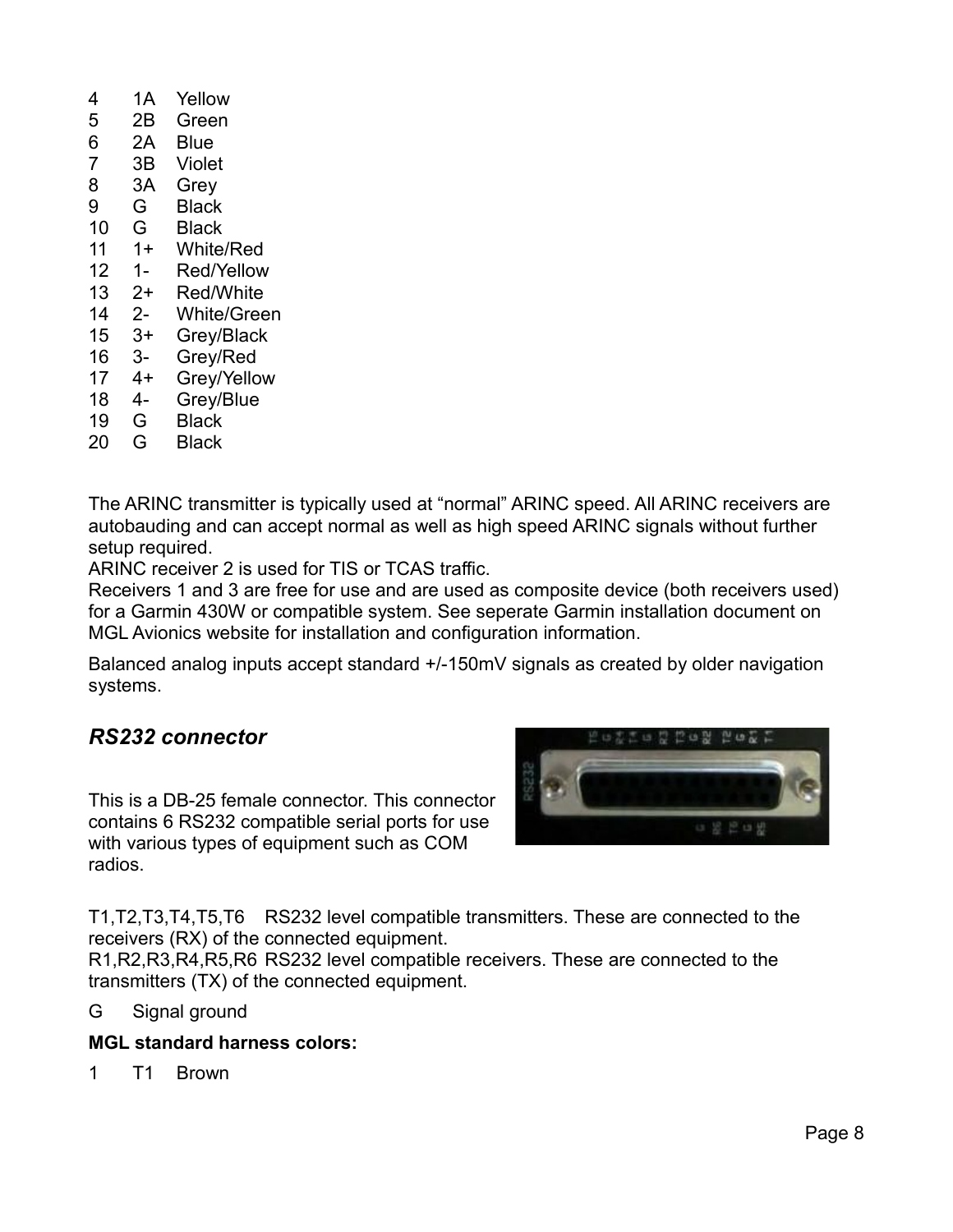| 2              | R1             | Red              |
|----------------|----------------|------------------|
| 3              | G              | Black            |
| 4              | T <sub>2</sub> | Orange           |
| 5              | R2             | Yellow           |
| 6              | G              | Black            |
| $\overline{7}$ | T3             | Green            |
| 8              | R3             | Blue             |
| 9              | G              | Black            |
| 10             | T4             | Violet           |
| 11             | R4             | Grey             |
| 12             | G              | Black            |
| 13             | T5             | Pink             |
| 14             | R5             | White/Black      |
| 15             | G              | Black            |
| 16             | T <sub>6</sub> | <b>White/Red</b> |
| 17             | R6             | Blue/Green       |
| 18             | G              | Black            |
|                |                |                  |

RS232 channels 1 and 2 are reserved for high speed applications but can also be used for normal speeds. Channels 3,4,5 and 6 are normal RS232 speeds only.

The only dedicated channel is channel 6. This channel is the GPS NMEA port. It can be used both for receiving NMEA sentences from other GPS receivers (for example from FAA certified receivers required for approaches) and it is used to transmit a range of standard NMEA messages from the built in GPS receiver. This port can be used to connect to a stand alone, NMEA based autopilot. Please enable the NMEA autopilot functionality in the EFIS should you wish to use this functionality. The NMEA baudrate is fixed to the standard of 4800 baud.

RS232 channel usage is selected in the EFIS setup.

### **Recommendation:**

### **All panels and iBOX are supplied via MGL AvioGuard isolated power supply**

RS232 ground must be connected to all connected RS232 devices (black wire).

#### **MGL AvioGuard isolated power supply is not used, no galvanic power isolation**

RS232 ground should not be connected or only connected to a wire shield on one side (so the shield does not act as ground conductor). This prevents ground loops and possible damage to iBOX and/or EFIS equipment due to ground faults. RS232 tends to be tolerant to missing ground connection provided equipment is powered from the same supply. This is the case in typical aircraft installations.

## **Master and Standby**

If you have two iBOX devices in your system, one will be the "master" unit, one will be the "standby" unit. Only one of the two units will be "active".

The "active" IBOX will be responsible for all IBOX functionality. The iBOX that is not "active"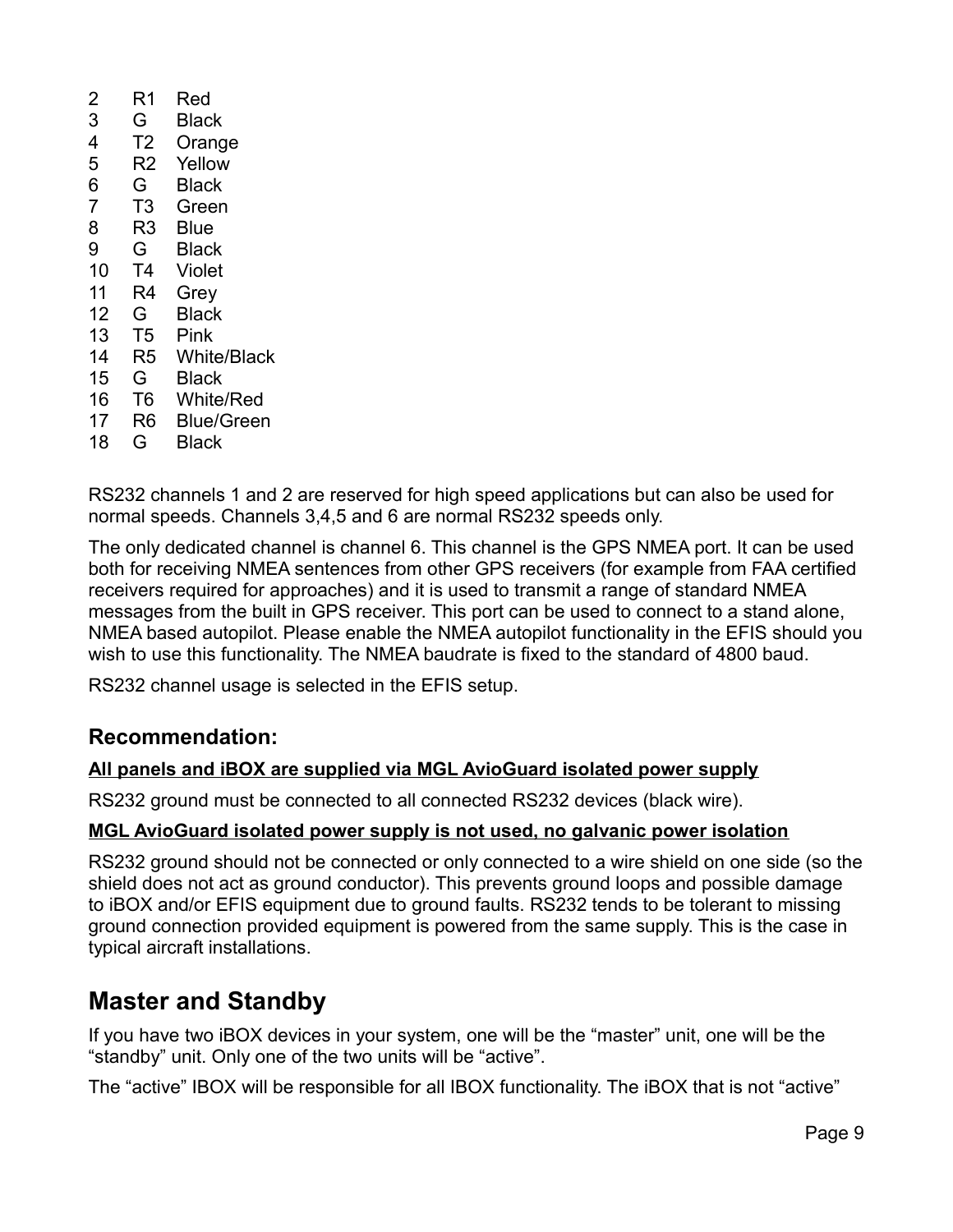will be switched on but remain passive. It forms a "hot standby" in case of a system failure of the "active" iBOX unit.

The "master" unit will normally be the "active" unit when both iBOX devices are on line.

The "standby" unit is normally dormant and intended to take over as temporary master unit should the "master" unit fail or alternatively the pilot selects the "standby" system to operate as "active" iBOX.

Mandatory hardware installation requirements for a "master/standby" dual iBOX system --------------------------------------------------------------------------------------------------------------------

- During installation the "standby" unit needs to be identified. This is done by means of connecting signal line "D3" permanently to ground. The "master" iBOX leaves "D3" unconnected. "D3" is on the "Analog/Digital inputs" connector.
- The "standby" iBOX LAN must be connected to all of the panels "secondary LAN". The "master" iBOX must be connected to all of the panels "primary LAN". Do not mix LAN networks on the panels – this will prevent the master/standby system from operating properly. Primary and secondary LANs must never be connected together.
- The two iBOX units must be able to exchange data during operation. This is done via the CAN interface. For this reason, at least one of the CAN interfaces must be connected to both iBOX units. In a normal installation, both CAN interfaces will be connected between the two IBOX units so this criteria is met automatically.
- Each iBOX must be powered via a private, pilot accessible circuit breaker. Should both main and standby power supply inputs be used, both power supply circuits need to be switched by the breaker. The breaker can be an ordinary single or dual circuit switch of a minimum 1A DC rating. You need a dual circuit switch in case the iBOX is operated using power main and standby power supplies.

Note: should one of the EFIS nodes only have a single LAN connection (for example the wireless node) then connect this node to the "primary" LAN. Single network nodes will not operate in case of a "master" iBOX failure.

Note: It is theoretically possible that an iBOX could fail leaving its output drivers energized. For this reason it is mandatory that the pilot has the ability to disconnect power to the affected iBOX. Removing power will disconnect the iBOX regardless of its state.

Note: No electrical damage will result should both iBOX units power their shared outputs, however connected devices may not receive data from affected iBOX outputs.

## *Wiring equipment to both iBOX devices*

A typical install will wire all equipment such as radios and navigation systems in parallel to both iBOX units. The non-active iBOX unit (normally the Standby) will disconnect all outputs so there is no electrical conflict. All inputs remain active so the standby iBOX can follow any data transmission from a connected device.

Note: The audio outputs should be connected via two 10 ohm decoupling resistors, do not tie the two audio outputs directly together.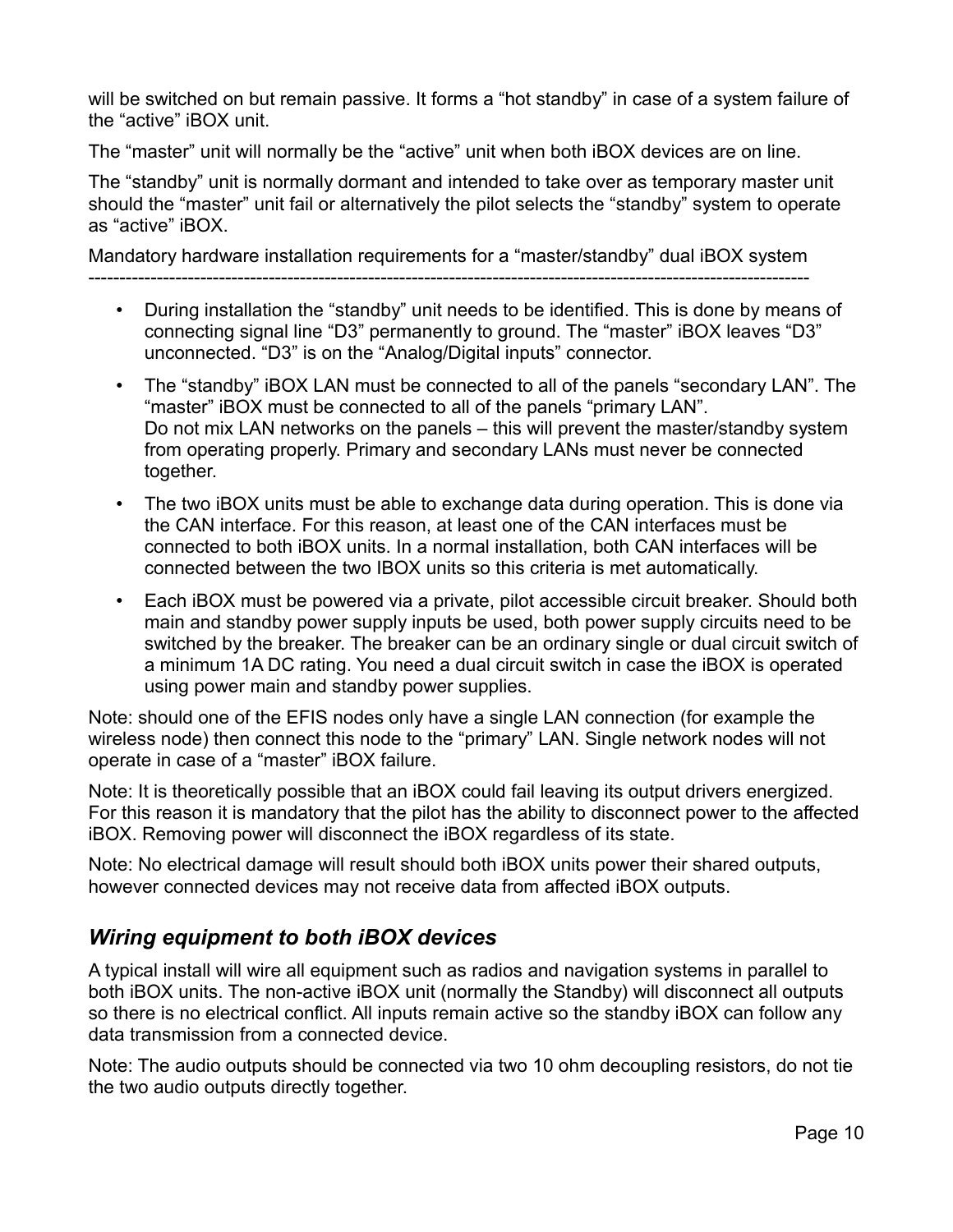Inputs tend to have a certain impedance (or resistance) to ground. This may affect signal levels of connected devices slightly depending if one or two iBOX devices are used in the system. There is no effect related to an iBOX being active or not or even powered up. Please consult the technical data for information on input impedance. You may assume that if two inputs are used in parallel (such as is the case for a dual iBOX system) – the input impedance will halve. For example if the input impedance for a single input is 5000 ohms, it will be 2500 ohms if two inputs are connected together.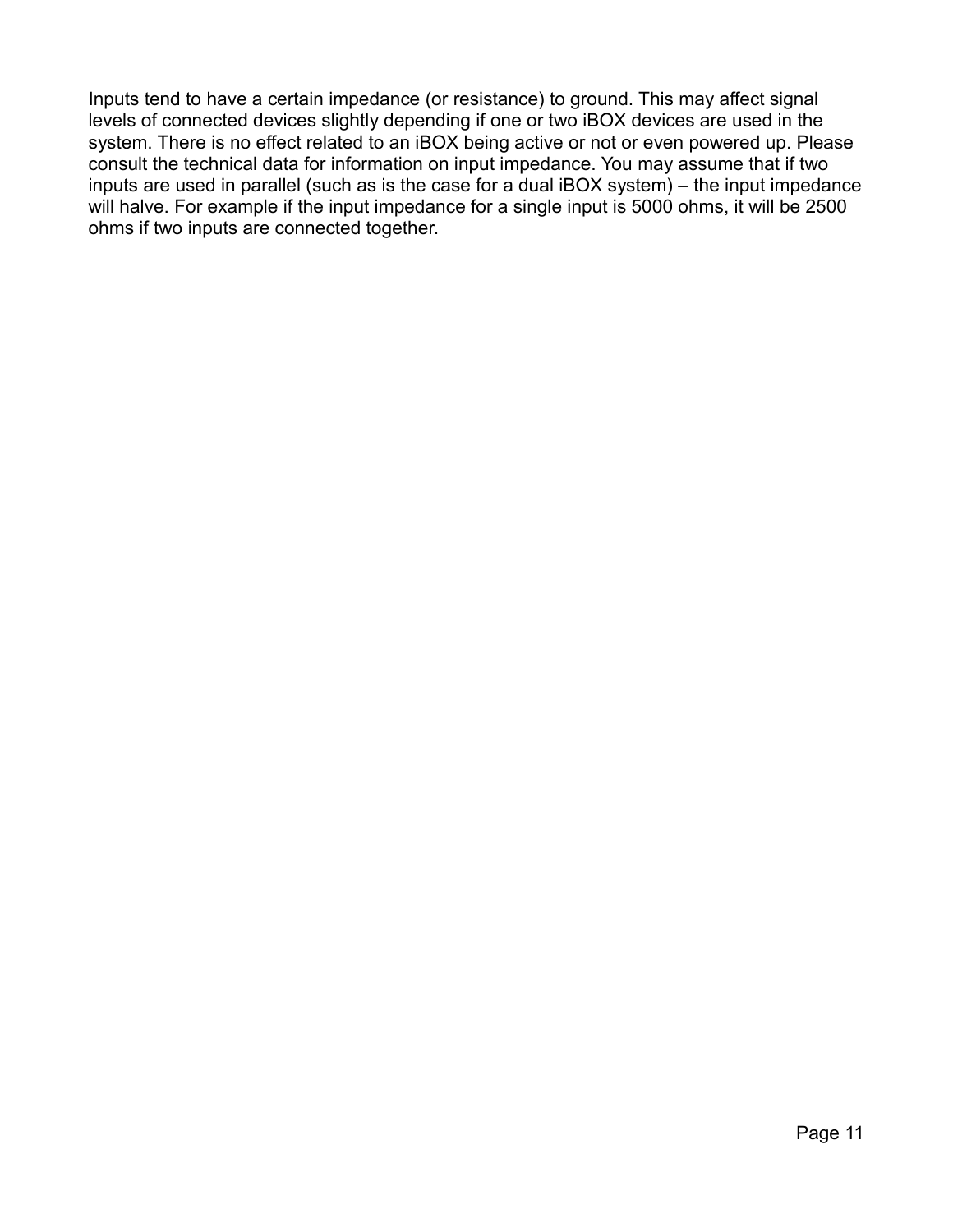## **Pressure sensors**

## *Altimeter*

The iBOX contains a silicon resistor film based absolute pressure sensor that measures pressure with respect to vacuum (zero pressure). The sensor can measure altitudes in excess of 40.000ft with a resolution of less than 1ft at sea level.

The altimeter sensor is connected to the static port. The static port is shared with the low speed airspeed sensor.

## *Airspeed (low)*

The iBOX contains a silicon piezo resistance based pressure sensor to measure airspeed using a pitot and static port. The static port is shared with the altimeter.

The low speed sensor is fitted as standard and provides a usable measurement range from 16mph to 250mph.

## *Airspeed (high) - optional*

Optionally the iBOX can be supplied with a high speed sensor fitted. This sensor is based on a piezo resistance pressure sensor and is able to measure air speeds up to 600mph at sea level pressure.

Note: The high speed sensor is fitted in addition to the slow speed sensor so accuracy in the low speed region is not affected.

The high speed sensor is fitted with its own static port to enable installations to provide two independent static port installations based on suitability at the various speed ranges. Should it be so desired, a single static port may be used for both air speed sensors. In this case, simply provide an external T-splitter in the static line and feed both sensors with the same static pressure.

## *Angle of attack (AOA)*

The iBOX provides a angle of attack differential pressure sensor. This sensor can be used either with single ended AOA ports or a fully differential pressure system may be used.

For single ended applications, the "V" port must be connected to static pressure. For differential applications, the "P" port is connected to the pressure that increases with angle of attack while the "V" port is connected to the pressure that decreases with angle of attack.

Please note that either system must be selected in the EFIS and that a calibration flight is required. Please also note that airspeed indication must be fully operational as airspeed forms an input to the AOA calculations.





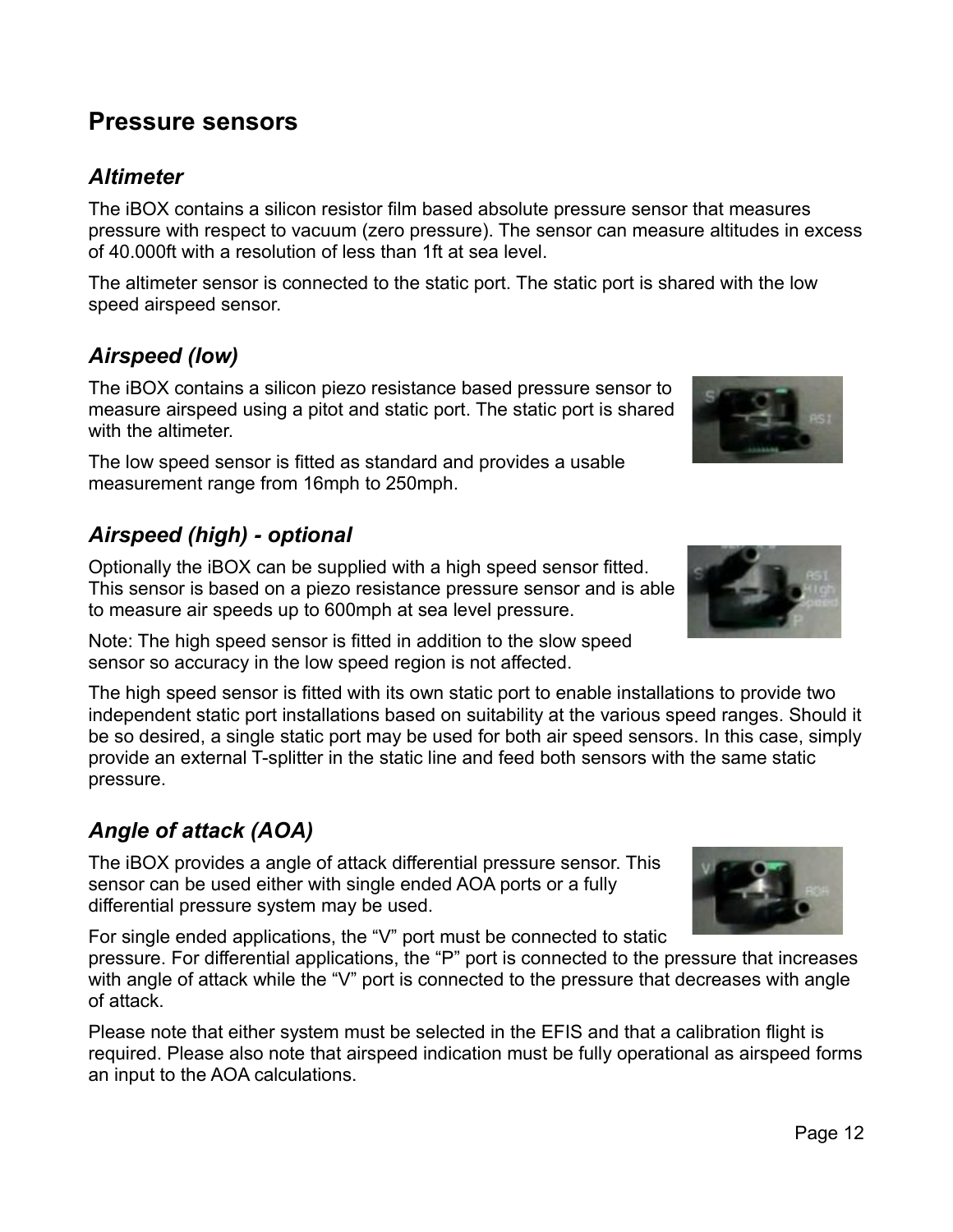# **IBOX status LED**



IBOX is master iBOX, iBOX is not active (standby iBOX is selected as active) Single flash, three second interval.

IBOX is master iBOX, iBOX is active (standby iBOX not connected via CAN)

Double flash, three second interval.

IBOX is standby iBOX, iBOX is not active (master iBOX active and connected via LAN)

Single inverted flash, three second interval.

IBOX is standby iBOX, iBOX is active (master iBOX not active, connected or not connected)

Double inverted flash, three second interval.

Inverted Flash means LED is on and switches off to flash.

# **IBOX LAN**



The iBOX LAN is based on a propriety communications protocol optimized for the required task. The LAN distributes information between iBOX and panels as well as between panels. The iBOX LAN is a deterministic network using a token passing protocol. The iBOX is responsible of managing the protocol. Without an iBOX connected, panels cannot communicate amongst themselves. You can view the iBOX as being the conductor in a symphonic orchestra.

Apart from data, the iBOX distributes a small amount of backup electrical current to each EFIS panel if the iBOX power connector has been connected via the "keep alive" connection to the aircraft's battery. This power can be used by the panels to maintain internal information during the time that the systems are powered down without them needing to draw power from their own backup batteries. This saves batteries and extends maintenance intervals.

The iBOX LAN uses 50 ohm RG174 cable and SMA connectors. MGL EFIS panels provide two SMA connections for every LAN making it simple to connect multiple panels to the network.

Standard SMA to SMA cables included with every MGL EFIS have a three foot length (1 meter).

TBD: Maximum length of the iBOX network cable.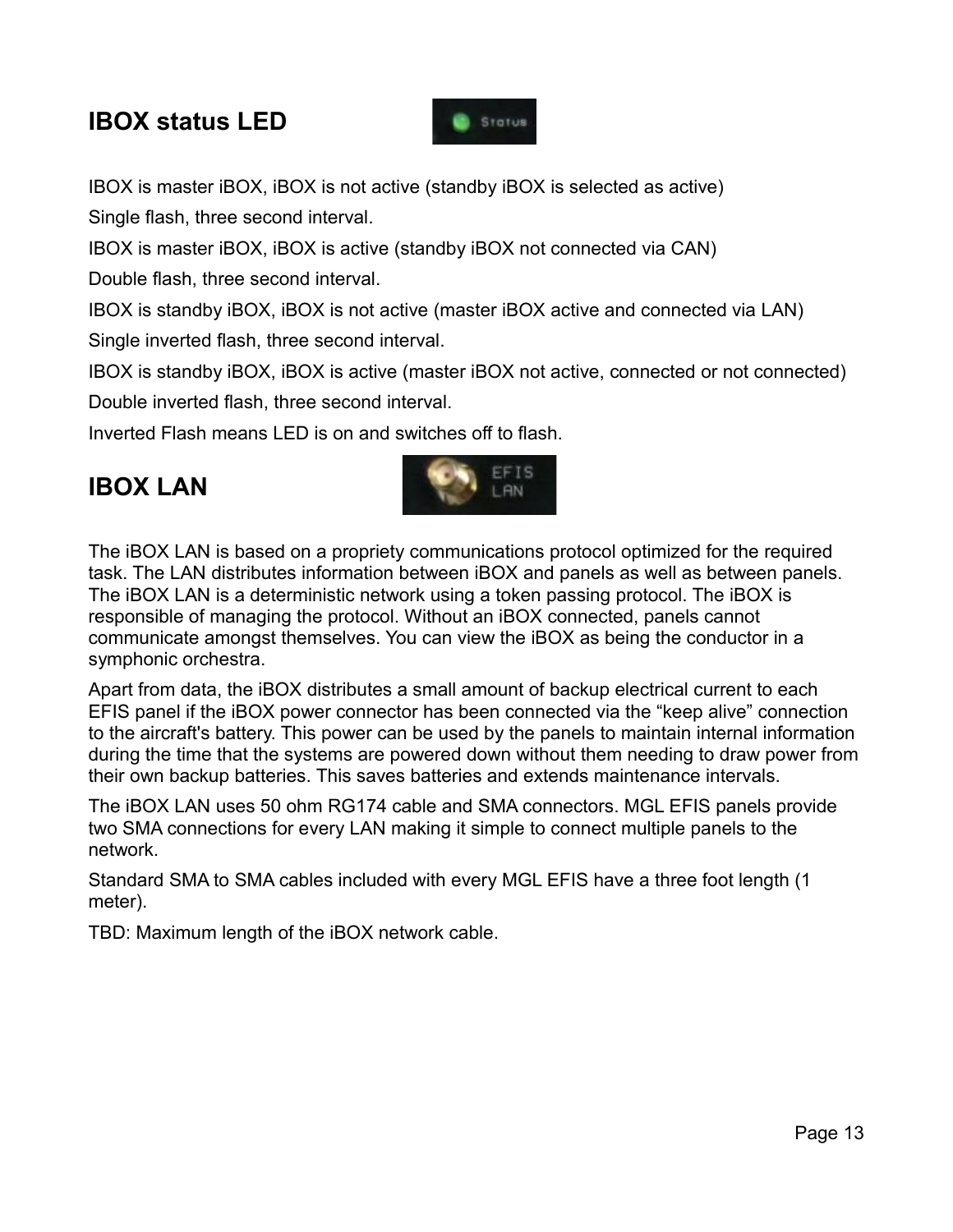# **IBOX GPS**



The iBOX contains a high specification 50 channel GPS receiver with SBAS/WAAS support.

Sensitivity:

| Tracking and navigation: | $-162$ dbm |
|--------------------------|------------|
| Reaquisition:            | $-160$ dbm |
| Cold start:              | $-148$ dbm |
| Hot start:               | $-157$ dbm |

Achievable horizontal positioning accuracy is specified as 2.5m and 2.0m with SBAS support.

Time to first fix is 26 seconds for a cold start and under 1 second for a hot start. The GPS remains powered if the "keep alive" wire is connected so all starts are normally hot starts.

Navigation rate is 5Hz however, NMEA output on RS232 port 6 is limited to 1 navigation solution per second as the standard NMEA baudrate of 4800 does not permit more data to be sent in the given time.

Positional dynamics are assumed to not exceed 4G for temporary interpolation during brief outages due to antenna blanking (GPS aircraft mode). Maximum altitude is 50.000 meters (about 150.000 feet) while maximum velocity is 500 meters/second or about 1500 ft/second.

The GPS receiver supports RAIM (receiver autonomous integrity monitoring) which will lock out satellites from the navigation solution if the satellite signal is deemed to worsen the solution. This can be as a result of a faulty satellite or unsuitable atmospheric conditions. The RAIM information is typically displayed on the EFIS in the form of number of satellites considered and number actually used. If this number is different, satellites have been excluded by RAIM. The position can be relied upon as having a high degree of accuracy if at least 4 satellites remain active after RAIM processing. The GPS requires at least 5 visible satellites to be able to perform RAIM processing.

#### **The implementation of this GPS receiver complies with standard RTCA/DO-229C, class beta-1. All time outs are chosen for the en-route case.**

The GPS receiver will use non-U.S. SBAS satellites if these are in view and is able to simultaneously view WAAS, EGNOS and MSAS satellites. However, it will only choose one at any given time based on its estimated accuracy.

### *Antenna*

The iBOX ships with a flat "patch" antenna which is active, i.e. Contains an amplifier to cancel out cable losses. For this reason, please do not shorten or lengthen the cable as this will affect the reliability of GPS reception.

The antenna is supplied with 3.3V via the antenna cable. Should the cable be shorted to ground, an internal PTC fuse will disconnect the antenna supply. The fuse is self healing and will reconnect after some time if the short is removed.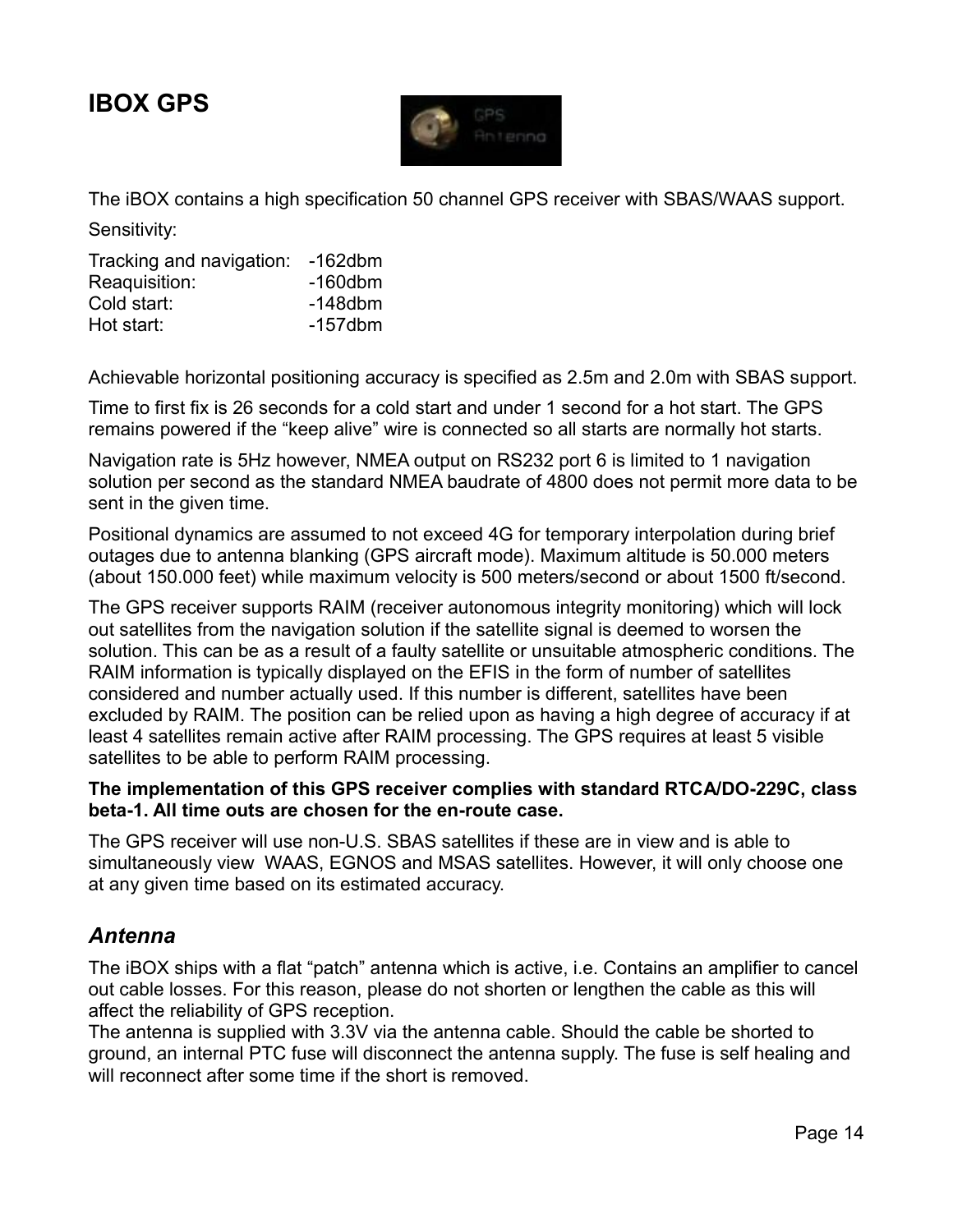# **Backup battery**

Underneath the removable cover is a Lithium cell of type CR2032. This battery is easily obtainable in hardware stores and electronic goods supply stores.

This battery is used to maintain the internal real time clock and non-volatile memory which contains items like hobbs meters, virtual fuel tank levels etc.

This battery is only used if there is no other power source available. You should connect the "keep alive" wire on the Power



connector to the aircraft battery positive at all times. Only very little current will be drawn from the battery, far less than the batteries own self discharge rate so the battery life time is not affected.

If you have power available at the "keep alive" wire, no current will be drawn from the iBOX's own internal battery.

The battery is expected to last around 3-5 years if no "keep alive" supply is connected. With "keep alive" the battery is expected to last around 10 years and will only suffer from self discharge at a low rate.

To replace the battery, remove the cover and use a pair of insulated tweezers to assist with removing and replacing the battery which is located in a holder under the cover (you can insulate a pair of metal tweezers with some electrical tape).

# **Input impedance**

Analog/Digital inputs: 12 K to ground. D1,D2,D3: 10K pullup to 3.3V, 20K to ground. Balanced analog: 10K to ground. ARINC RX: 10K to ground. R1, R2: 5.6K to ground, 2.7K to 5V limiter.

# **Outputs**

Alticoder outputs are weakly pulled up to VS level by 10K resistors. Darlington outputs. Low level is 0.6V.

# **Power supply iBOX**

8V to 28V DC. 300 mA at 12V, 180mA at 24V.

Internally protected against reverse polarity and power supply spikes to a maximum of 100V/50mS. Meets all DO-160 power supply requirements for 12V and 24V systems.

Maximum permitted total ground current on any pin and any pin combination: 1A continuous.